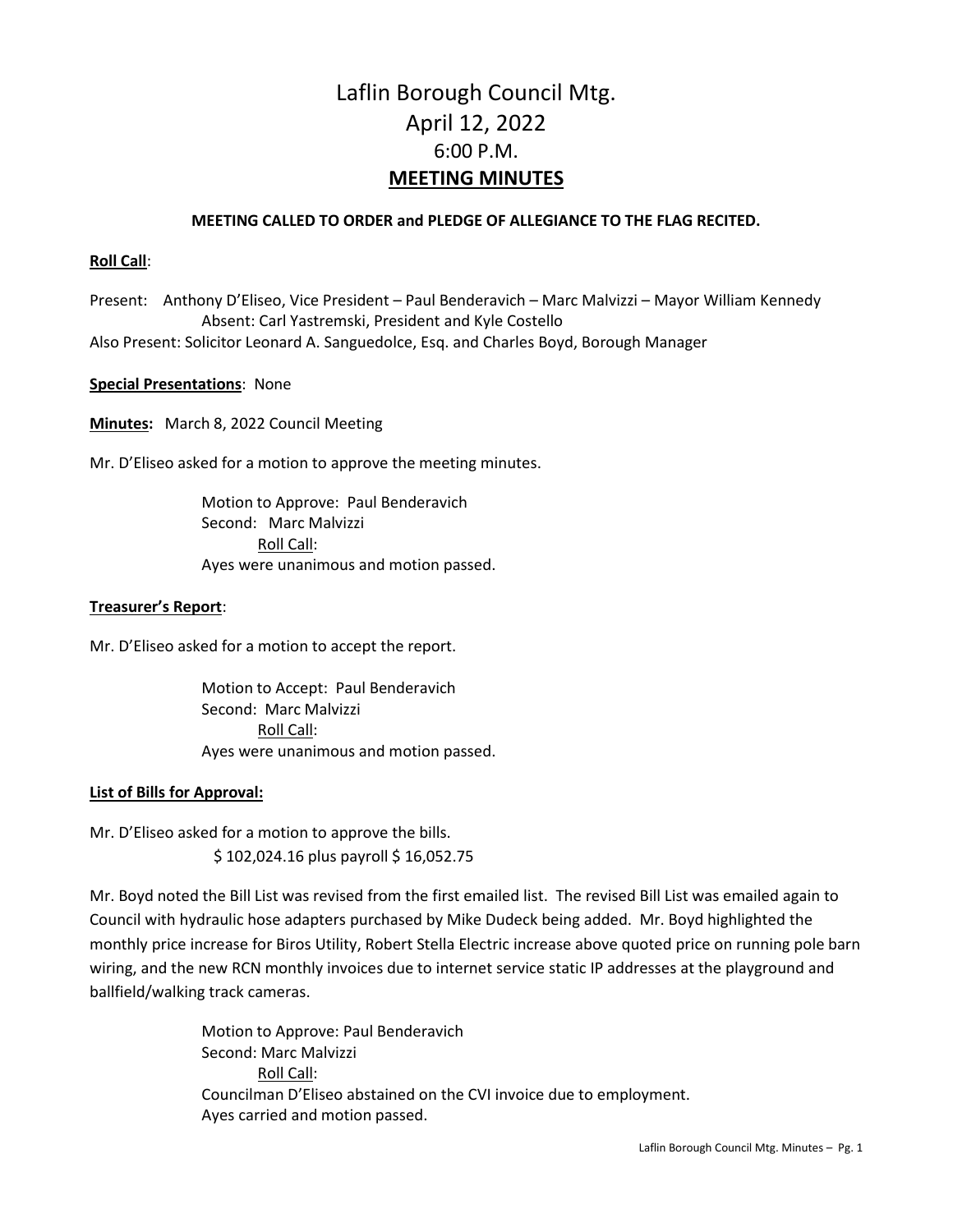# **Correspondences (e-mailed to Council during the month)**: No discussion.

# **Reports**:

State Police and Laflin Volunteer Fire Dept. reports were emailed to councilmembers. No discussion.

# **Manager's Report** –

Mr. Boyd asked councilmembers to think about new grant ideas for the next LSA Grant submission that has a September  $30<sup>th</sup>$  deadline. Ideas can be discussed at the next few council meetings.

The Pittston Redevelopment Authority grant, that Laflin Borough is part of, was posted on the borough website, Nextdoor Laflin and the front door of the borough building. This grant would help low to moderate income, elderly residents on specific home improvements to allow them to stay in their homes during the COVID-19 pandemic situation.

Mr. Boyd stated that RCN has started marketing in Laflin Borough as competition to Comcast on internet, cable, and telephone services. A few residents have already sign-on with RCN.

# **Stormwater Report –**

WVSA street sweeping work for Laflin Borough was scheduled for April 12<sup>th</sup> to April 14<sup>th</sup>. The state road will be done next Friday on April 22, 2022.

WVSA repaired the stormwater outfall off Old Mill Road in the cross-county wooded area at the intersection with Salem Drive. A stilling basin was altered to stop the water outflow from damaging the basin and the outflow channel was repaired with riprap rock installed.

The WVSA saving fund for future Laflin Borough stormwater projects has a balance of \$30,235.

# **Mayor's Report** – No report presented

Mr. D'Eliseo aked for a motion to accept the reports as presented.

Motion to Approve: Paul Benderavich Second: Marc Malvizzi Roll Call: Ayes were unanimous and motion passed.

# **Unfinished Business**:

A) Pinewood Drive Stormwater Project – American Rescue Plan Act (ARPA) Grant –

 Bid Results from April 7, 2022 Bid Opening Low Bidder: Don E. Bower, Inc. \$116,000.00 plus \$180/cubic yard on rock removal Six (6) Additional Bidders (see bid summary sheet)

Mr. D'Eliseo announced Don E. Bower, Inc. was the low bidder at \$116,000.00 plus \$180/c.y. for rock removal, if needed. Mr. Boyd added that the bid also included seven (7) catch basin inlet repairs on Laflin Road and Union Street. This would include everything needed for the Pinewood Drive Stormwater Project. Mr. Boyd noted the approximate cost for rock removal could be as high as \$25,000. Funds are included in the grant.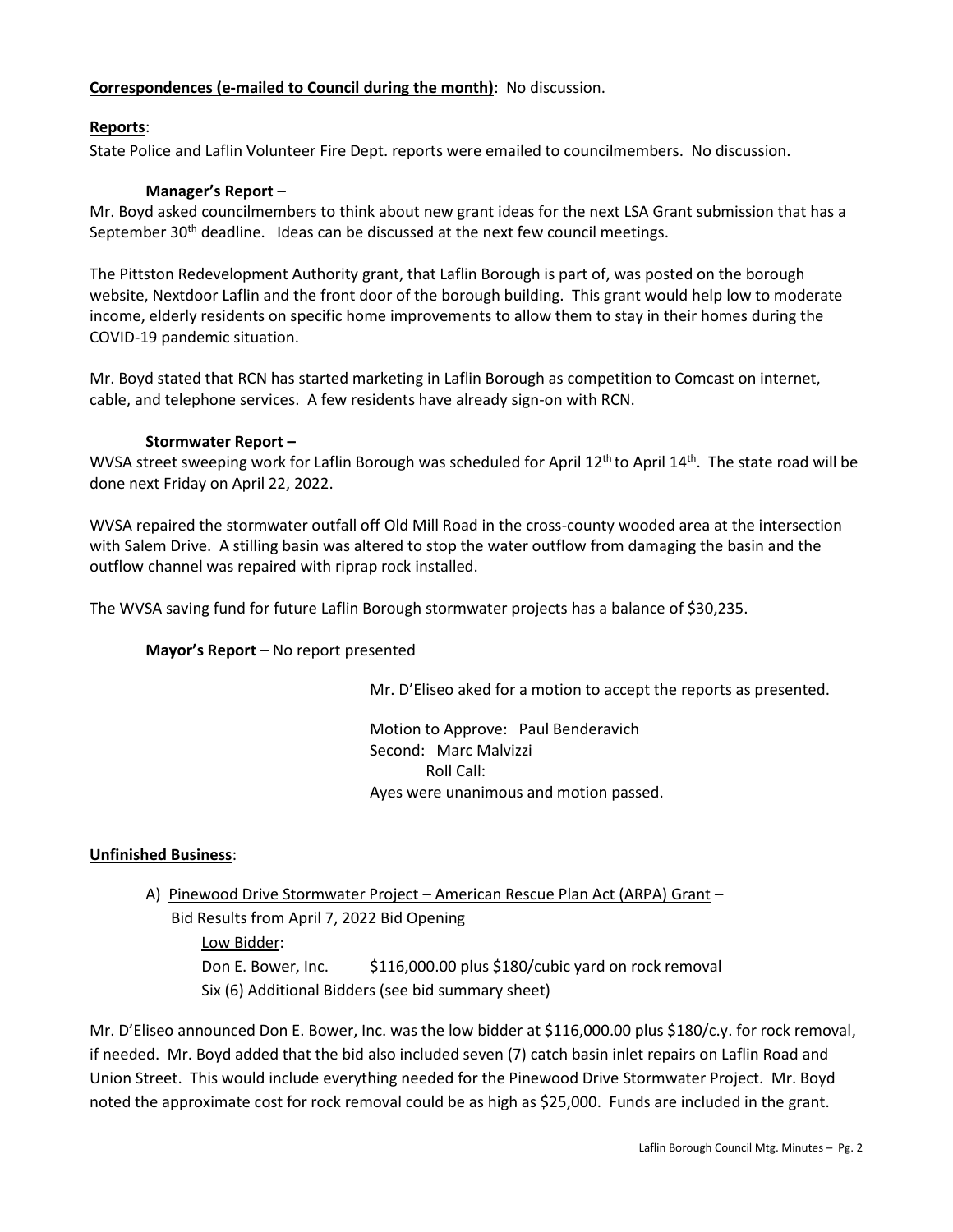Mr. D'Eliseo asked for a motion to approve the low bidder Don E. Bower, Inc.

Motion to Approve: Paul Benderavich Second: Marc Malvizzi Roll Call: Kyle Costello Absent Paul Benderavich Yes Anthony D'Eliseo Yes Marc Malvizzi Yes Carl Yastremski Absent Motion passed.

B) Pinewood Drive Milling & Paving Project – Local Share Account (LSA) Grant –

Bid Results from April 7, 2022 Bid Opening

Low Bidders:

 Don E. Bower, Inc. ………\$94,500 base plus \$14,500 Sprucewood Curbs (\$150s.y. base repairs) American Asphalt Paving ...\$92,250 base plus \$21,500 Sprucewood Curbs (\$105s.y. base repairs) Three (3) Additional Bidders (see bid summary sheet)

Pinewood Drive Sewer Main Line Damage and Manhole Rehabs (2)

Mr. D'Eliseo asked for motions to approve the low bidder Don E. Bower Inc. Mr. Boyd asked for the motion to be clarify to include the Sprucewood Drive curbing replacement and both sections of Pinewood Drive to be milled and paved. Mr. Boyd also noted the Commonwealth Financing Authority (CFA) through the Department of Community and Economic Development (DCED) approved the grant funds use for Sprucewood Drive curbing.

| Motion to Approve: Paul Benderavich |        |  |
|-------------------------------------|--------|--|
| Second: Marc Malvizzi               |        |  |
| Roll Call:                          |        |  |
| Kyle Costello                       | Absent |  |
| Paul Benderavich                    | Yes    |  |
| Anthony D'Eliseo                    | Yes    |  |
| Marc Malvizzi                       | Yes    |  |
| Carl Yastremski                     | Absent |  |

After some discussions on the sewer main break on Pinewood Drive, Mr. D'Eliseo asked for a motion. Mr. Benderavich made a motion to approve up to \$6,000 for sewer lining or, if lining won't work, up to \$15,000 for conventional excavation with Don E. Bower, Inc. to repair the sewer main break on Pinewood Drive. It was noted that the conventional excavation amount motioned is within the 10% change order bidding requirement.

> Motion to Approve: Paul Benderavich Second: Marc Malvizzi Roll Call: Kyle Costello **Absent** Paul Benderavich Yes Anthony D'Eliseo Yes Marc Malvizzi Yes Carl Yastremski Absent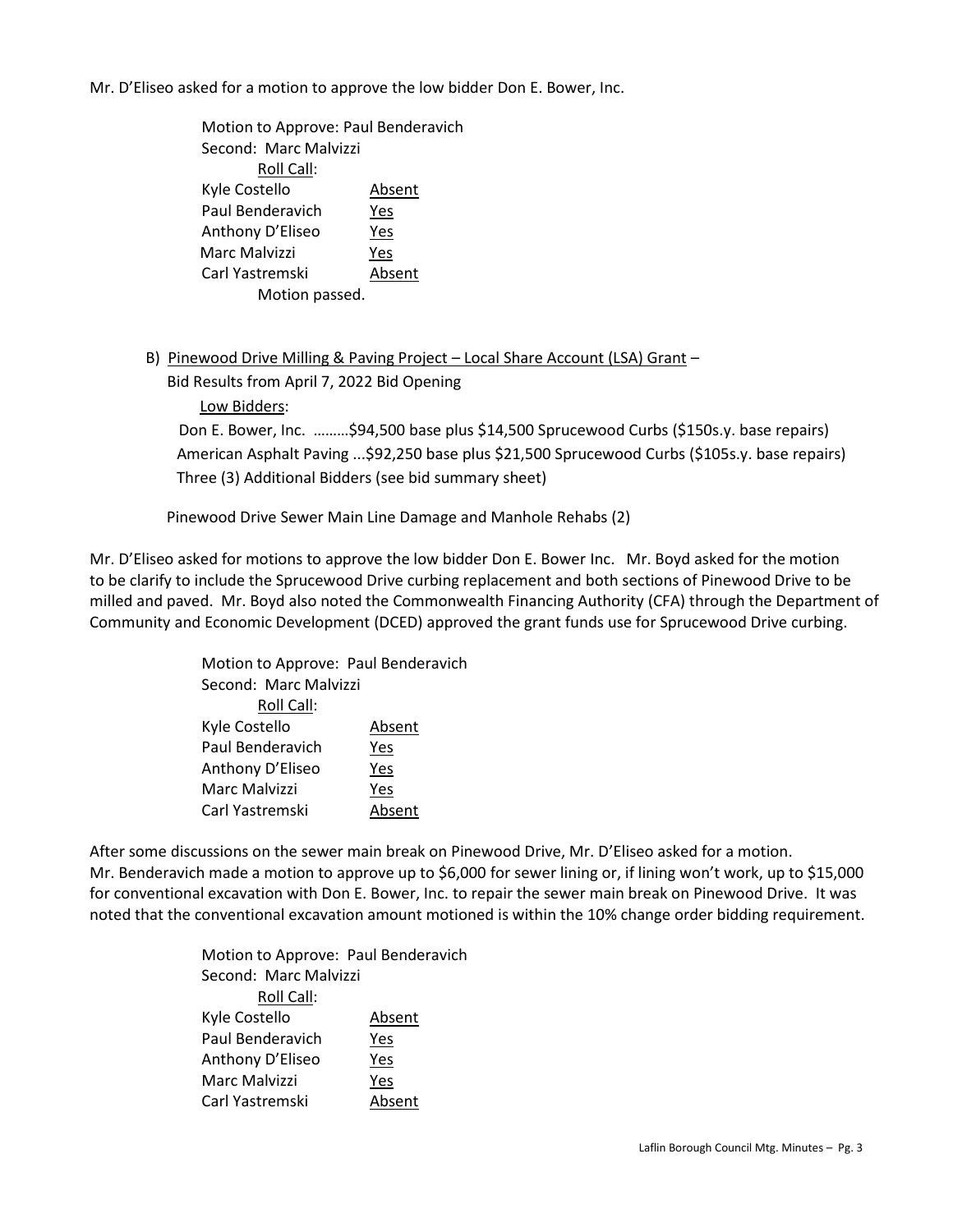C) Hire 2022 Summer Rec Camp Counselors –

 Noelle Benderavich Lynn Meizanis Background Check/Clearance Fees \$75 for Counselors

|  | Noelle Benderavich<br>Motion to Hire: Marc Malvizzi |           | Lynn Meizanis                    |            |  |
|--|-----------------------------------------------------|-----------|----------------------------------|------------|--|
|  |                                                     |           | Motion to Hire: Paul Benderavich |            |  |
|  | Second: Anthony D'Eliseo                            |           | Second: Marc Malvizzi            |            |  |
|  | Roll Call:                                          |           | Roll Call:                       |            |  |
|  | Kyle Costello                                       | Absent    | Kyle Costello                    | Absent     |  |
|  | Paul Benderavich                                    | Abstained | Paul Benderavich                 | <u>Yes</u> |  |
|  | Anthony D'Eliseo                                    | Yes       | Anthony D'Eliseo                 | Yes        |  |
|  | Marc Malvizzi                                       | Yes       | Marc Malvizzi                    | Yes        |  |
|  | Carl Yastremski                                     | Absent    | Carl Yastremski                  | Absent     |  |
|  |                                                     |           |                                  |            |  |

D) Rear Borough Building Playground Repairs – Replace 6"x6" Playground Bed Ties (67 to 70 ties) Replace Subsurface Roof Drain Pipes to Gravel Drywell Pit(s) Add Underground Roof Drain Pipe from Front of Borough Bldg. to Rear

Cute Rite Lawn Services Proposal \$3,175.00 Cute Rite Lawn Services Proposal \$6,340.00

Motion to Approve: Paul Benderavich Motion to Approve: Paul Benderavich Second: Marc Malvizzi Second: Marc Malvizzi

Paul Benderavich Yes Paul Benderavich Yes Anthony D'Eliseo Yes Anthony D'Eliseo Yes Marc Malvizzi Yes Marc Malvizzi Yes

for gutter roof drain piping repairs. for playground 6"x6" mulch bed ties to be replaced.

Roll Call: Roll Call: Kyle Costello **Absent** Absent Kyle Costello Absent Carl Yastremski Absent Carl Yastremski Absent Motion passed. The massed of the Motion passed.

#### **New Business:**

# A) Sewer Manhole Repair near S-Turns on Union Street –

Mr. D'Eliseo asked for a motion to approve the Stell Enterprise, Inc. quote at \$1,350.00 to repair the sewer manhole lid damaged by the state plow truck near the s-turns on Union Street.

> Motion to Approve: Paul Benderavich Second: Marc Malvizzi Roll Call: Kyle Costello Absent Paul Benderavich Yes Anthony D'Eliseo Yes Marc Malvizzi Yes Carl Yastremski **Absent** Motion passed.